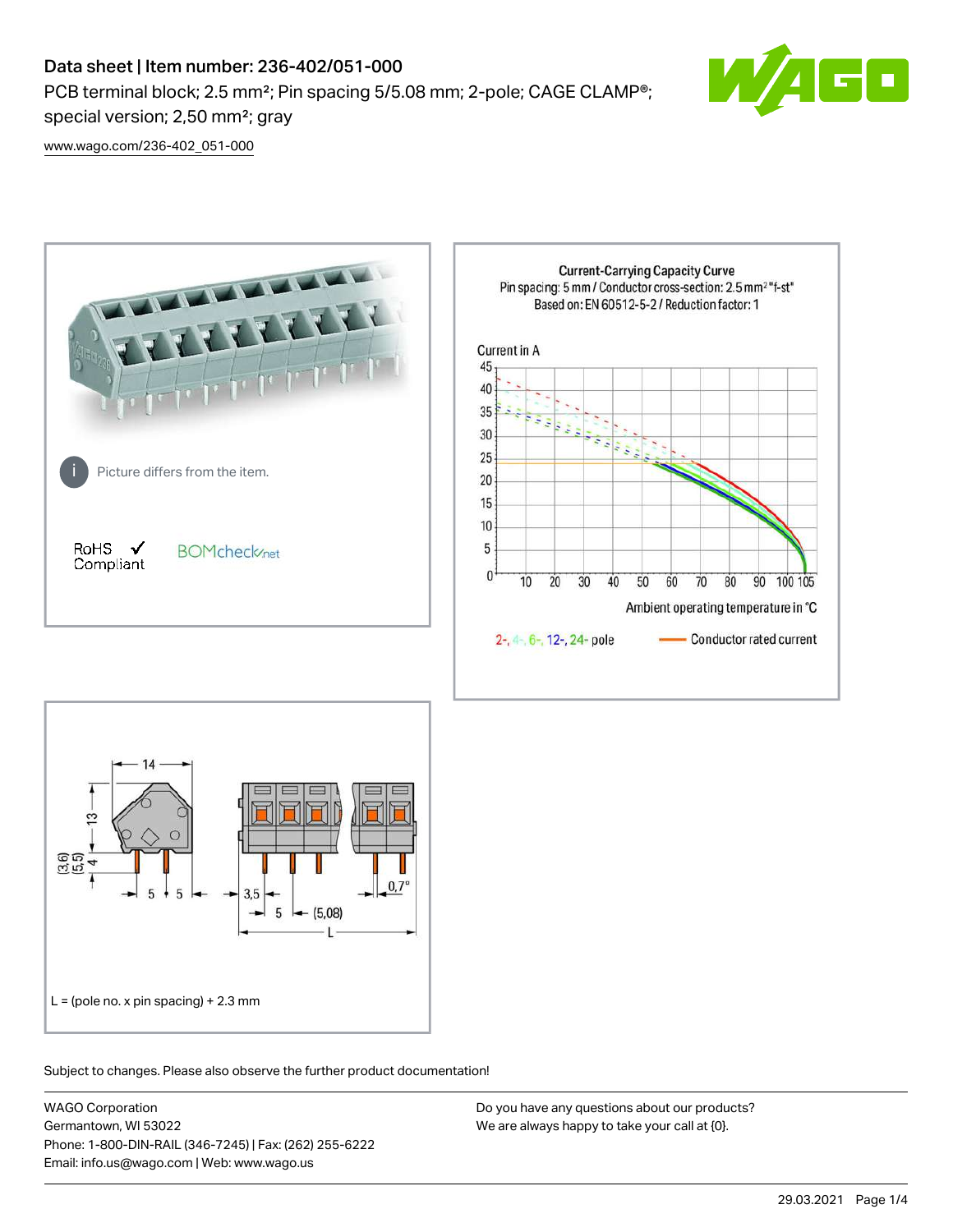

# Item description

- PCB terminal strips with CAGE CLAMP<sup>®</sup> connection, screwdriver actuation parallel or perpendicular to conductor entry  $\blacksquare$
- Versions with Ex approval П
- $\blacksquare$ Mixed-color PCB terminal strips from factory
- $\blacksquare$ Operating tools for factory wiring
- $\blacksquare$ 45° conductor entry angle permits a wide range of applications and wiring options
- П Set to metric or inch pin spacing by compressing PCB terminal strips or pulling them apart

## Data

| Downloads<br><b>Documentation</b> |            |               |          |
|-----------------------------------|------------|---------------|----------|
| <b>Additional Information</b>     |            |               |          |
| Technical explanations            | 2019 Apr 3 | pdf<br>2.0 MB | Download |

#### Installation Notes

Conductor termination



Inserting a conductor via 3.5 mm screwdriver.

Screwdriver actuation parallel to conductor entry



Inserting a conductor via 3.5 mm<br>Inserting a conductor via operating tool. screwdriver.

Screwdriver actuation perpendicular to conductor entry



Subject to changes. Please also observe the further product documentation!

WAGO Corporation Germantown, WI 53022 Phone: 1-800-DIN-RAIL (346-7245) | Fax: (262) 255-6222 Email: info.us@wago.com | Web: www.wago.us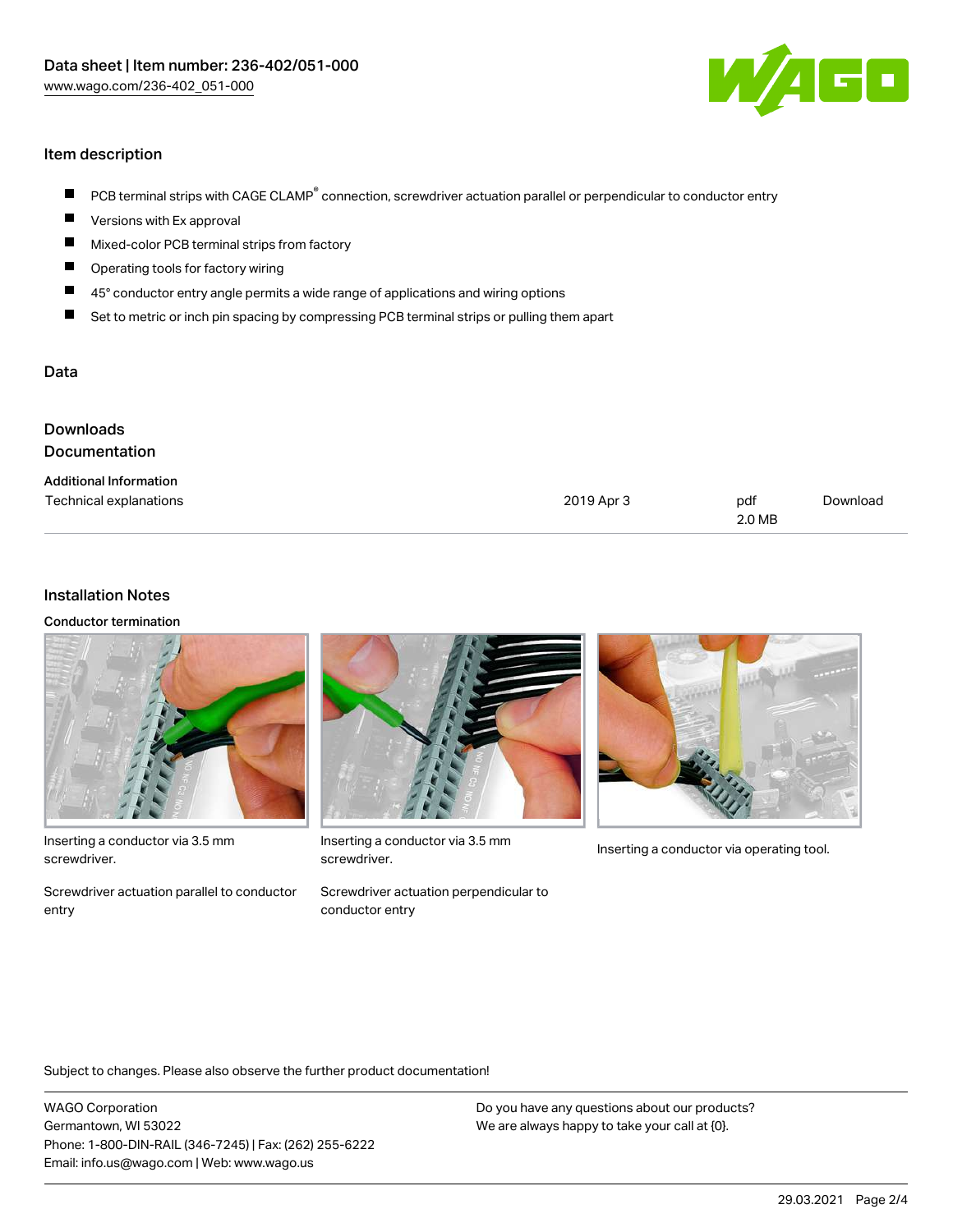



Compared to standard screwdrivers, these operating tools are far more convenient for wiring PCB terminal strips at factory.

Installation



PCB Terminal Strips placed behind each other save space – staggering them by half the pin spacing simplifies subsequent wiring of the first row.

Installation

Subject to changes. Please also observe the further product documentation!

WAGO Corporation Germantown, WI 53022 Phone: 1-800-DIN-RAIL (346-7245) | Fax: (262) 255-6222 Email: info.us@wago.com | Web: www.wago.us